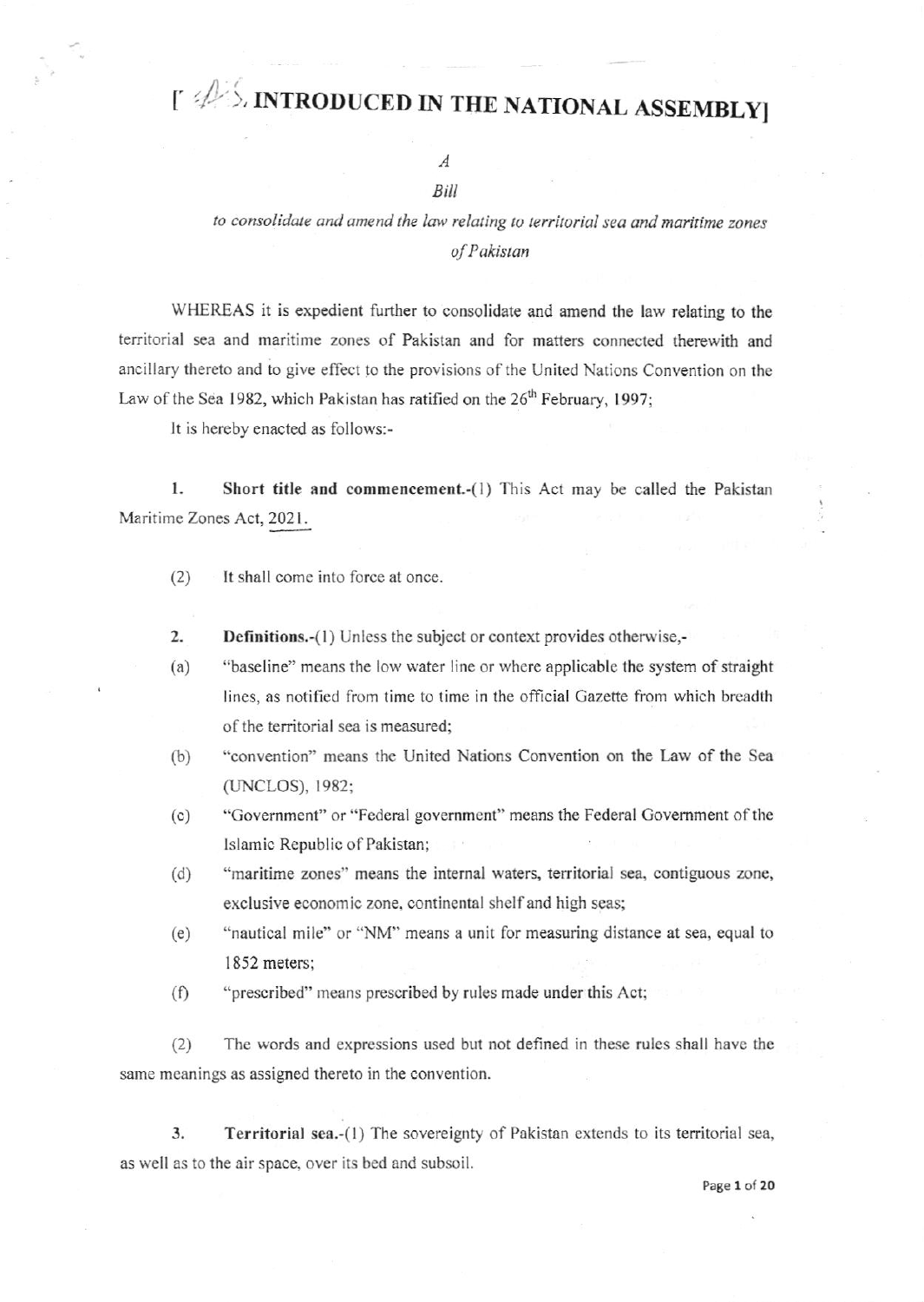$(2)$ The breadth of the territorial sea is twelve nautical miles measured from the baseline.

The baseline from which limits of the territorial sea, contiguous zone,  $(3)$ exclusive economic zone and continental shelf are to be measured shall be as notified by the Federal Government in the official Gazette.

 $(4)$ Where a single island, rock or a composite group thereof constituting a part of the territory of Pakistan situated off the main coast, the baseline referred to in sub-section (3) shall be drawn along the outer seaward limits of such island, rock or composite group.

 $\overline{4}$ . Internal waters.- The internal waters of Pakistan shall comprise all waters that are on the landward side of the baseline.

5. Historic waters.- (1) The Federal Government may, by notification in the official Gazette, specify the limits of such waters adjacent to its land territory as the historic waters and bays of Pakistan.

 $(2)$ The sovereignty of Pakistan extends, and has always extended, to the historic waters of Pakistan, to their seabed, subsoil and the airspace over such waters and bays.

6. Right of innocent passage.- (1) Without prejudice to the provisions of any other law for the time being in force and subject to the provisions of sub-section (5) and subsection (6), all foreign ships shall enjoy the right of innocent passage through the territorial  $sea$ 

 $(2)$ Passage of a foreign ship shall be considered innocent so long as it is not prejudicial to the peace, good order or security of Pakistan and such passage shall not be considered innocent if the foreign ship, while in the territorial sea, engages in any of the following activities, namely:-

> any threat or use of force against the sovereignty, territorial integrity or  $(a)$ political independence of Pakistan or in any other manner in violation

> > Page 2 of 20

 $15 - 87$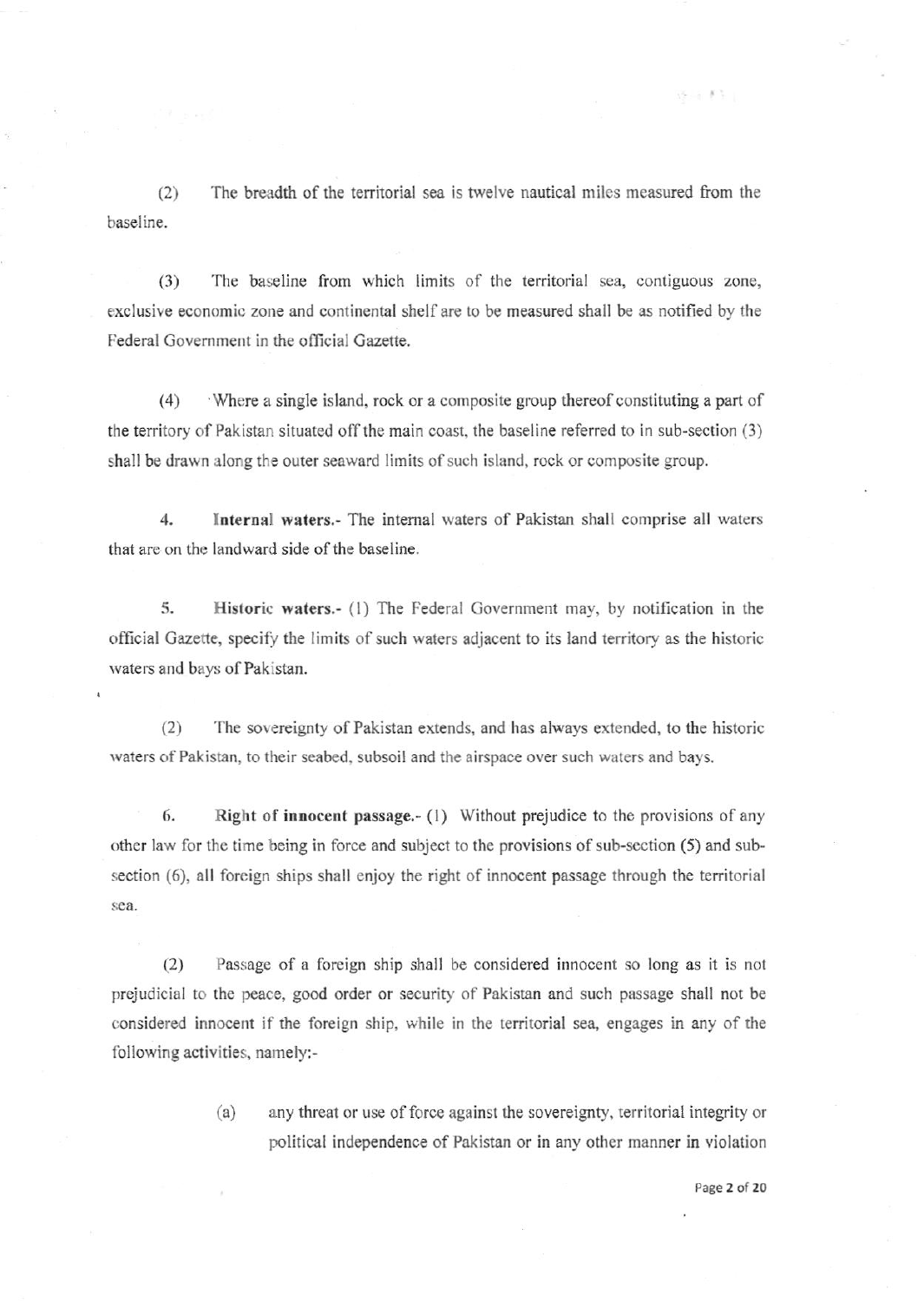of the principles of international law embodied in the charter of the **United Nations:** 

- $(b)$ any exercise or practice with weapons of any kind;
- $(c)$ any act aimed at collecting information to the prejudice of the defence or security of Pakistan;
- $(d)$ any act of propaganda aimed at affecting the defence or security of Pakistan:
- $(e)$ the launching, landing or taking onboard of any aircraft or military device:
	- $(f)$ the loading or unloading of any person, commodity, currency or person contrary to the customs, fiscal, immigration or sanitary laws and regulations of Pakistan;
	- $(g)$ any willful act of pollution from vessels, release of toxic or noxious substances or dumping of wastes causing or likely to cause, damage or harm to Pakistan or its resources or its marine environment;
	- $(h)$ any fishing activities;
	- the carrying out of research or survey activities;  $(i)$
	- $\mathcal{F}$ any act aimed at interfering with any system of communication or any other facilities or installations of Pakistan; and
	- **K** any other activity not having a direct bearing on passage.
- $(3)$ In exercising the right of innocent passage, a foreign ship shall comply with-
	- $(a)$ generally accepted international regulations, procedures and practices for safety at sea which have effects on the territorial sea or any part thereof:
	- $(b)$ the provisions of the regulations and any enactment, order or direction, which have effect in the territorial sea or any part thereof, for or with respect to
		- the safety of navigation and the regulation of maritime traffic,  $(i)$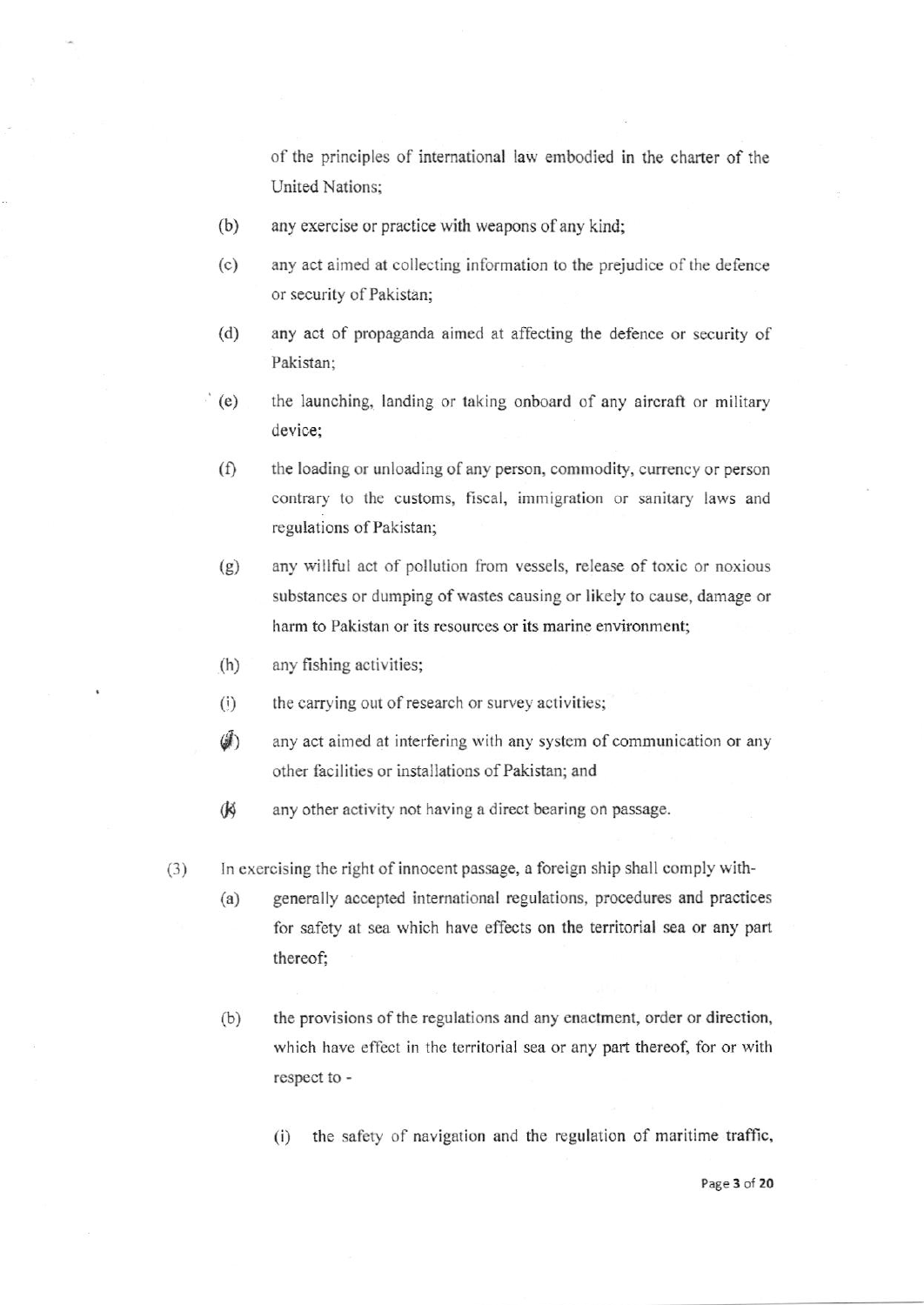including use of sea lanes and the operation of traffic separation schemes;

- (ii) the protection of navigatiooal aids and facilities and other facilities or installations including research installations;
- (iii) the protection of cables and pipelines;
- (iv) the conservation of resources of sea;
- $(v)$  fishing and fisheries;
- (vi) the preservation of the marine environment and the prevention, reduction and control of pollution thereof;
- (vii) marine scientific research and hydrographic surveys; and
- (viii) control or prohibition in relation to customs, excise, immigration or sanitation.

(4) Passage shall be continuous and expeditious, stopping or anchoring shall be permitted only in so far as the same are incidental to ordinary navigation or rendered iecessary by *force majeure* or distress or for the purpose of rendering assistance to persons and ships or aircraft in danger or distress.

- (5) Foreign warships including submarines end other under water vehicles may enter or pass through the territorial sea with the prior permission of the Federal Government. Submarines and other under water vehicles shall navigate on the surface and show their flag while passing through such sea.

(6) Foreign super tankers, nuclear powered ships and ships carrying nuclear or other inherently dangerous or noxious substances or materials may enter or pass lhrough the territorial sea after giving prior notice to the Federal Government, or any authority or person authorized by it in this behalf by the Federal Government, and shall carry documents and observe special precautionary measurcs intemationally recognized for such ships.

(7) The Federal Govemment, or any authority or person duly authorized in this behalf by the Federal Government, may in the interest of safety, peace, good order or security of Pakistan or any part thereof, suspend, by notification subject to such exceptions and